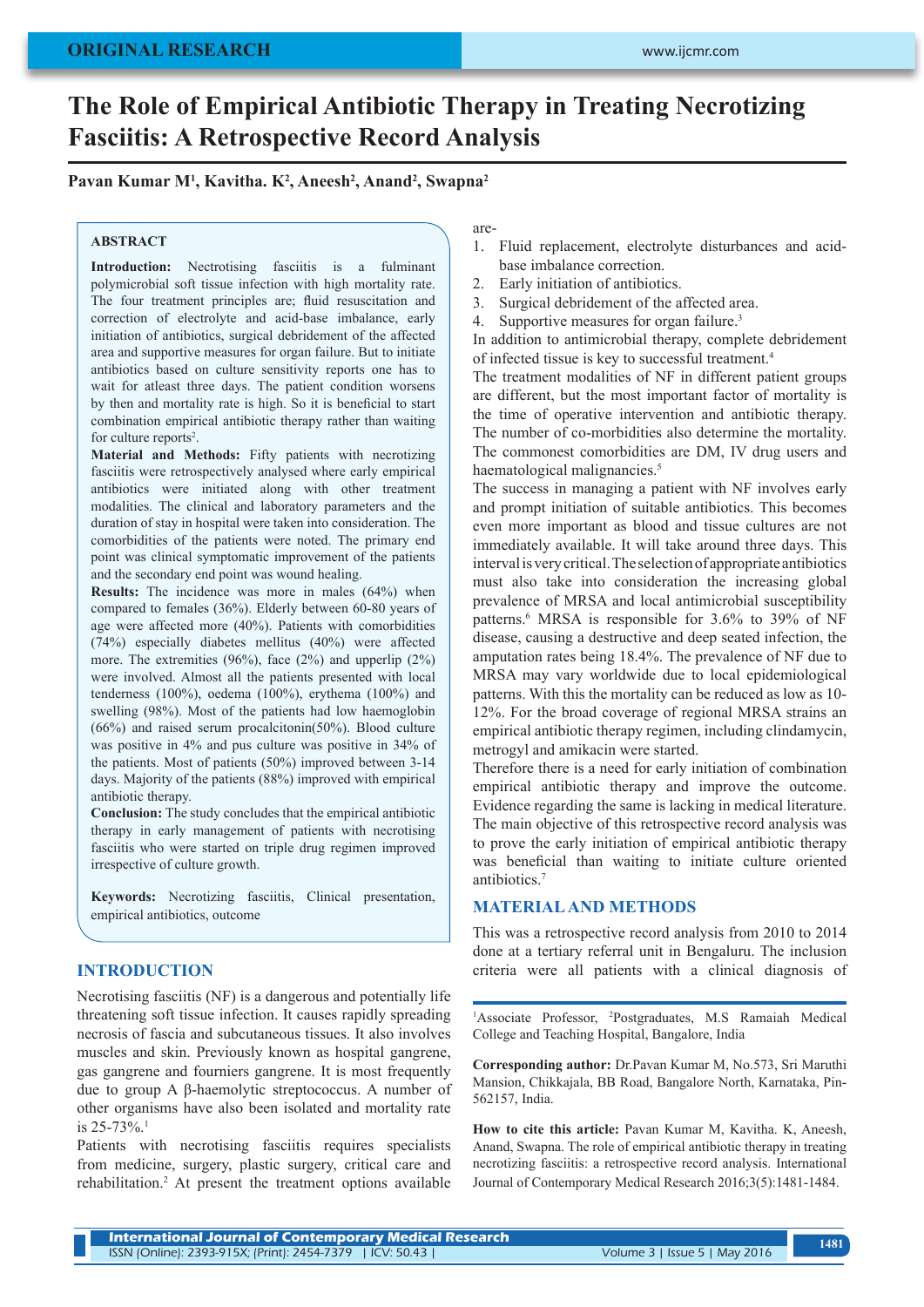necrotizing fasciitis based on the infectious diseases society of America.8 Exclusion criteria were prior antibiotic therapy and past history of necrotizing fasciitis. Ethical clearance was taken. As this was a record analysis informed consent was not necessary.

Total number of patients were 50. For broad coverage of regional MRSA strains an empirical antibiotic therapy regimen; including clindamycin, metrogyl and amikacin were started. The clinical and laboratory parameters, gender, age and the duration of stay in the hospital were taken into consideration. The comorbidities and the outcome were noted.<sup>9</sup>

**Sample size estimation:** Based on the previous study conducted by Childers BJ, et al. a total of 163 cases for 14 years were retrospectively analysed and found out that mortality rate was high in patients with culture positivity, comorbidities, delay in starting the antibiotics and inadequate debridement.<sup>10</sup> In the present study the sample size was calculated to be 50 considering relative precision of 10% and desired confidence level of 95%.

#### **STATISTICAL ANALYSIS**

All the quantitative variables in this study like age,

| Age in years                                         | No. of patients | $\frac{0}{0}$ |  |
|------------------------------------------------------|-----------------|---------------|--|
| <10                                                  |                 | 2.0           |  |
| $10 - 20$                                            | 5               | 10.0          |  |
| $21 - 30$                                            | 2               | 4.0           |  |
| $31 - 40$                                            | 2               | 4.0           |  |
| $41 - 50$                                            | 9               | 18.0          |  |
| 51-60                                                | $\tau$          | 14.0          |  |
| 61-70                                                | 10              | 20.0          |  |
| 71-80                                                | 10              | 20.0          |  |
| > 80                                                 | 4               | 8.0           |  |
| Total                                                | 50              | 100.0         |  |
| Mean $\pm$ SD: 55.70 $\pm$ 22.04                     |                 |               |  |
| <b>Table-1:</b> Age distribution of patients studied |                 |               |  |

biochemical and haematological measurements were summarised and presented using descriptive statistics such as mean, standard deviation, median and range.

All the qualitative parameters like gender were presented using frequency and percentage.

It was an observational clinical study. Analysis was done in two phases; descriptive and inference. The mean, median and the biochemical values were compared and p value was calculated using Fisher Exact test. The primary end point was clinical symptomatic improvement of the patients and secondary end point was wound healing.<sup>11</sup>

#### **RESULTS**

There were 50 patients. Incidence was more in males (64%) when compared to females (36%). The age of the patients was ranging from 10 years to 80 years (median 55 years). Elderly between 60-80 years of age were affected more (40%) as shown in Table-1.

The site of necrotizing fasciitis observed in this study are as follows: The extremities (96%), face (2%) and upper lip (2%) were involved. In 78% of the patients lower limbs were involved, making it the commonest site of infection. The clinical features were common in all the patients. They presented with pain, oedema, erythema and swelling. Almost all the 50 patients presented with pain (100%), 50 with oedema (100%), 50 with erythema (100%) and 49 with swelling (98%). Hemoglobin (g/dl) distribution of patients studied showed that it was low in 66% of the patients. Serum procalcitonin distribution of patients studied showed that it was raised in 50% of the patients.

Blood culture was positive in 4% of the patients. Pus culture was positive in 34% of the patients.

74% of the patients had underlying comorbidities. The commonest was diabetes mellitus (40%) followed by hypertension (16%) as shown in Table-3. Half of the patients (50%) improved between 3-14 days. 28% stayed beyond 14 days. Mortality was noted in patients who stayed for more

| <b>Blood Culture</b>                                                           | Gender                 |              | <b>Total</b> |
|--------------------------------------------------------------------------------|------------------------|--------------|--------------|
|                                                                                | Female                 | Male         |              |
| No growth                                                                      | $16(88.9\%)$           | $32(100\%)$  | $48(96\%)$   |
| Acinetobacter sensitive to Amikacin/cefepime/piperacilin&tazobactum/Aztreonam/ | $1(5.6\%)$             | $0(0\%)$     | $1(2\%)$     |
| K pneumoniae sensitive to Amikacin, meropenam, levofloflox                     | $1(5.6\%)$             | $0(0\%)$     | $1(2\%)$     |
| Total                                                                          | $18(100\%)$            | $32(100\%)$  | $50(100\%)$  |
| Pus/Tissue c/s                                                                 | Gender<br><b>Total</b> |              |              |
|                                                                                | Female                 | Male         |              |
| No growth                                                                      | $14(77.8\%)$           | $19(59.4\%)$ | 33(66%)      |
| S aureus sensitive to cefoperazone                                             | $1(5.6\%)$             | $2(6.3\%)$   | 3(6%)        |
| Coagulase positive staph sensitive to amikacin                                 | $0(0\%)$               | $2(6.3\%)$   | 2(4%)        |
| Enterococcus sensitive to erythromycin                                         | $1(5.6\%)$             | $1(3.1\%)$   | 2(4%)        |
| ESBL sensitive to Amikacin/imepenam/Gentamycin                                 | $0(0\%)$               | $2(6.3\%)$   | 2(4%)        |
| Klebsiella sensitive to Amikacin                                               | $1(5.6\%)$             | $1(3.1\%)$   | 2(4%)        |
| MSSA sensitive to cephalexin/clindamycin/vancomycin                            | $1(5.6\%)$             | $1(3.1\%)$   | 2(4%)        |
| Pseudomonas sensitive to amikacin                                              | $0(0\%)$               | $2(6.3\%)$   | 2(4%)        |
| E coli and S aureus sensitiveto amikacin                                       | $0(0\%)$               | $1(3.1\%)$   | $1(2\%)$     |
| GNB sen to ampicilin                                                           | $0(0\%)$               | $1(3.1\%)$   | $1(2\%)$     |
| Total                                                                          | $18(100\%)$            | $32(100\%)$  | $50(100\%)$  |
| $P=0.691$                                                                      |                        |              |              |

**Table-2:** Blood culture, pus and tissue culture of patients studied

| 1482 | International Journal of Contemporary Medical Research |                                              |  |
|------|--------------------------------------------------------|----------------------------------------------|--|
|      | Volume 3   Issue 5   May 2016   ICV: 50.43             | ISSN (Online): 2393-915X; (Print): 2454-7379 |  |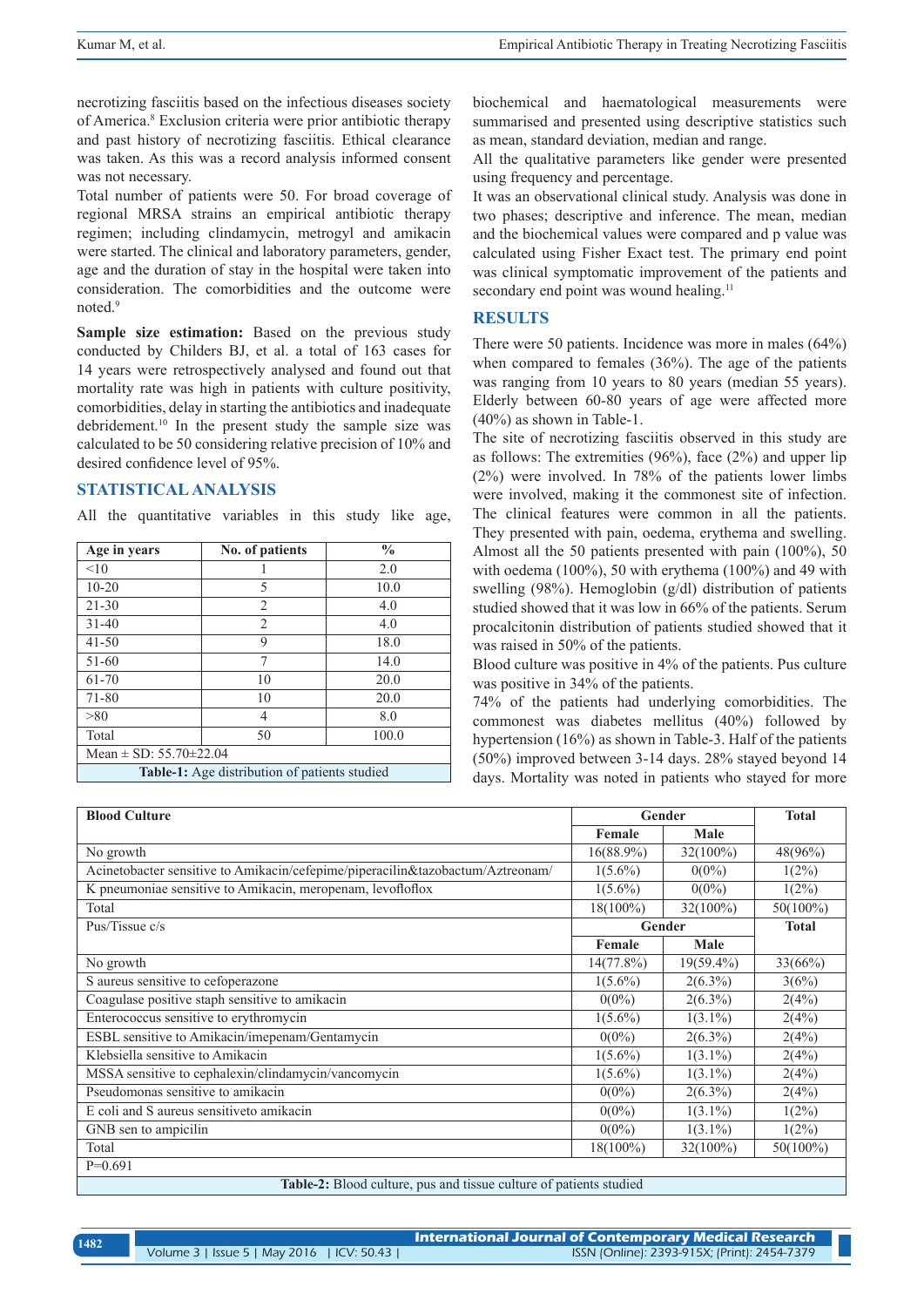#### than 22 days.

Majority of the patients (88%) improved with empirical antibiotic therapy; clindamycin, metrogyl and amikacin. 8% were discharged against advice or at request. 2% of the patients did not have any improvement and 2% of the patients died as shown in Table-4. P value was significant.

## **DISCUSSION**

Necrotising fasciitis is a serious infection of the soft tissues with high mortality rates. It is very important to understand principles of treatment and pathophysiology to improve the outcome.

In our study almost all patients presented with local tenderness (100%), oedema (100%), erythema (100%) and swelling (98%); Similar to the findings of G Singh et al. in 2003.12

In 78% of the patients lower limbs were involved, making it the commonest site of infection, These findings were similar to those of a study done by C P Garg et al in 2009.13 Elderly males (64%) with low haemoglobin (66%) and raised serum procalcitonin (50%) were affected more. This was similar to study done by Childers BJ et al.<sup>10</sup> Patients with underlying comorbidities (74%) were affected more. Diabetes mellitus was the commonest (40%). This was similar to study done by V K, Hiremath BV et al.<sup>5</sup>

4% had Blood culture positive and 34% had pus culture positive for poly microorganisms. The hospital stay for culture positive patients prolonged. More than 50% of the patients improved between 3-21 days.<sup>14</sup>

| <b>Comorbidities</b>        | Gender       | <b>Total</b> |            |  |
|-----------------------------|--------------|--------------|------------|--|
|                             | Female       | Male         | $(n=50)$   |  |
|                             | $(n=18)$     | $(n=32)$     |            |  |
| Nil                         | 5(27.8%)     | 8(25%)       | 13(26%)    |  |
| Yes                         | $13(72.2\%)$ | 24(75%)      | 37(74%)    |  |
| DM                          | $6(33.3\%)$  | 14(43.8%)    | $20(40\%)$ |  |
| <b>HTN</b>                  | $5(27.8\%)$  | $3(9.4\%)$   | 8(16%)     |  |
| ARF                         | $0(0\%)$     | $2(6.3\%)$   | 2(4%)      |  |
| Acute on CKD                | $0(0\%)$     | $1(3.1\%)$   | $1(2\%)$   |  |
| Chronic liver disease       | $0(0\%)$     | $1(3.1\%)$   | $1(2\%)$   |  |
| <b>IHD</b> post CABG        | $0(0\%)$     | $1(3.1\%)$   | $1(2\%)$   |  |
| Membranous nephropathy      | $1(5.6\%)$   | $0(0\%)$     | $1(2\%)$   |  |
| Nephrotic syndrome          | $0(0\%)$     | $1(3.1\%)$   | $1(2\%)$   |  |
| Varicose veins              | $0(0\%)$     | $1(3.1\%)$   | $1(2\%)$   |  |
| Viral parotitis and delayed | $1(5.6\%)$   | $0(0\%)$     | $1(2\%)$   |  |
| development of milestones   |              |              |            |  |
| $P=0.830$                   |              |              |            |  |
| Table-3: Comorbidities      |              |              |            |  |

| <b>Outcome</b>                       | Gender       |             | <b>Total</b> |
|--------------------------------------|--------------|-------------|--------------|
|                                      | Female       | Male        |              |
| Improved                             | $13(72.2\%)$ | 31(96.9%)   | 44(88%)      |
| <b>DAMA</b>                          | $1(5.6\%)$   | $1(3.1\%)$  | 2(4%)        |
| Discharge at request                 | $2(11.1\%)$  | $0(0\%)$    | 2(4%)        |
| Same                                 | $1(5.6\%)$   | $0(0\%)$    | $1(2\%)$     |
| Died                                 | $1(5.6\%)$   | $0(0\%)$    | $1(2\%)$     |
| Total                                | $18(100\%)$  | $32(100\%)$ | $50(100\%)$  |
| $P=0.018*$                           |              |             |              |
| Table-4: Outcome of patients studied |              |             |              |

It was noted that 88% of the patients improved with early initiation empirical antibiotic therapy in our study. This antibiotic regimen was continued irrespective of culture growth leading to a successful improvement. 2% of the patients did not improve and their antibiotics were changed based on culture report. 2% of the patients died.<sup>15</sup>

It ranges from 25- 30% in both the genders. If not treated properly it is a challenging problem with high mortality rate. 30- 40 years back the mortality rate was 45- 50%. A decade ago the mortality rate was 34%.16 Currently the mortality rate in National surgical quality improvement program is 12%. In our study the mortality rate is 2% (p value was significant). This reduction in mortality is due to early initiation of antibiotics and other timely interventional measures.<sup>17</sup>

The selection of appropriate antibiotics keeping in perspective the critical period during which the blood and tissue cultures are not available, our study highlights the importance of early empirical combination antibiotic therapy for patients of necrotizing fasciitis.

The timely initiation of fluid and electrolyte management, antimicrobial therapy, and surgical debridement with wound care and support for organ failure has markedly reduced the mortality in necrotizing soft tissue infections.<sup>18</sup>

# **CONCLUSION**

Proper clinical recognition, early initiation of empirical antibiotics and aggressive surgical debridement are the key to successful management. The study concludes that the early initiation of empirical antibiotic therapy in the management of patients with necrotizing fasciitis who were started on triple drug regimen improved irrespective of culture growth.

# **REFERENCES**

- 1. Anaya DA, Delinger EP. Necrotising soft-tissue infection: diagnosis and management. Clinical infectious diseases. 2007;44:705-710.
- 2. Hsiao CT, Weng HH, Yuan YD, Chen CT, Chen IC: Predictors of mortality in patients with necrotizing fasciitis. Am J Emerg Med. 2008;26:170-175.
- 3. Edlich RF, Cross CL, Dahlstrom JJ, Long WB 3rd. modern concepts of the diagnosis and treatment of necrotising fasciitis. J emerg med. 2010;39:261-5.
- 4. Ustin js, Malongoni MA. Necrotising soft-tissue infections. Critical care medicine. 2011;39:2156-2162.
- 5. V K, Hiremath BV, V AI. Necrotising soft-tissue infection risk factors for mortality. J clin diagn res. 2013;7:1662-5.
- 6. Anaya DA, McMahon K, Nathens AB, Sullivan SR, Foy H, Bulger E. Predictors of mortality and limb loss in necrotizing soft tissue infections. Archives of Surgery. 2005;140:151-7. discussion 158.
- 7. Swain RA, Hatcher JC, Azadian BS, et al. a five year review of necrotising fasciitis in tertiary referral unit. Ann R coll Surg Engl. 2013;95:57-60.
- 8. Stevens DL, Bisno AL, Chambers HF, et al. practice guidelines for the diagnosis and management of skin and soft tissue infections: 2014 update by the infectious diseases society of America. Clin infect Dis. 2014;59:147-59.
- 9. Sadasivan J, Maroju NK, Balasubramaniam A; necrotising fasciitis. Indian J of Plast Surg. 2013;46:472- 8.

**International Journal of Contemporary Medical Research**  ISSN (Online): 2393-915X; (Print): 2454-7379 | ICV: 50.43 | Volume 3 | Issue 5 | May 2016 **<sup>1483</sup>**